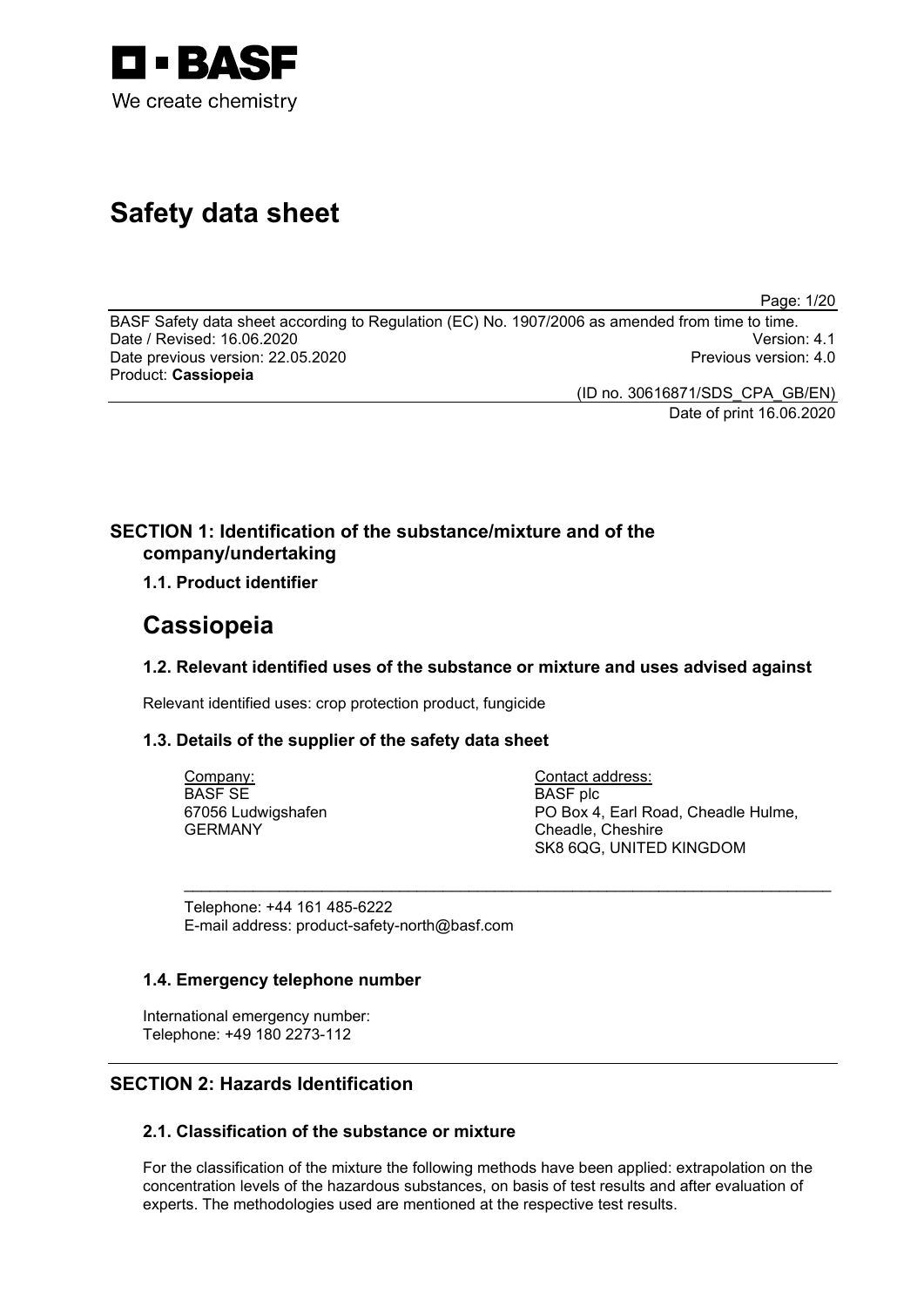Page: 2/20

BASF Safety data sheet according to Regulation (EC) No. 1907/2006 as amended from time to time. Date / Revised: 16.06.2020 Version: 4.1 Date previous version: 22.05.2020 Product: **Cassiopeia**

> (ID no. 30616871/SDS\_CPA\_GB/EN) Date of print 16.06.2020

#### According to Regulation (EC) No 1272/2008 [CLP]

Asp. Tox. 1 Acute Tox. 4 (Inhalation vapour) Acute Tox. 4 (oral) Skin Corr./Irrit. 2 Aquatic Acute 1 Aquatic Chronic 1

For the classifications not written out in full in this section the full text can be found in section 16.

## **2.2. Label elements**

Globally Harmonized System (GHS) in accordance with UK regulations.

Pictogram:



Signal Word: Danger

| Hazard Statement: |                                                                                              |
|-------------------|----------------------------------------------------------------------------------------------|
| H315              | Causes skin irritation.                                                                      |
| H332              | Harmful if inhaled.                                                                          |
| H302              | Harmful if swallowed.                                                                        |
| H <sub>304</sub>  | May be fatal if swallowed and enters airways.                                                |
| H400              | Very toxic to aquatic life.                                                                  |
| H410              | Very toxic to aquatic life with long lasting effects.                                        |
| EUH401            | To avoid risks to human health and the environment, comply with the<br>instructions for use. |

Precautionary Statement:

| P <sub>101</sub> | If medical advice is needed, have product container or label at hand. |
|------------------|-----------------------------------------------------------------------|
| P <sub>102</sub> | Keep out of reach of children.                                        |
| P <sub>103</sub> | Read label before use.                                                |

Precautionary Statements (Prevention):

| P261 | Avoid breathing vapours.                                  |
|------|-----------------------------------------------------------|
| P280 | Wear protective gloves and eye protection/face protection |
| P264 | Wash contaminated body parts thoroughly after handling.   |
| P270 | Do not eat, drink or smoke when using this product.       |
|      |                                                           |

P271 Use only outdoors or in a well-ventilated area.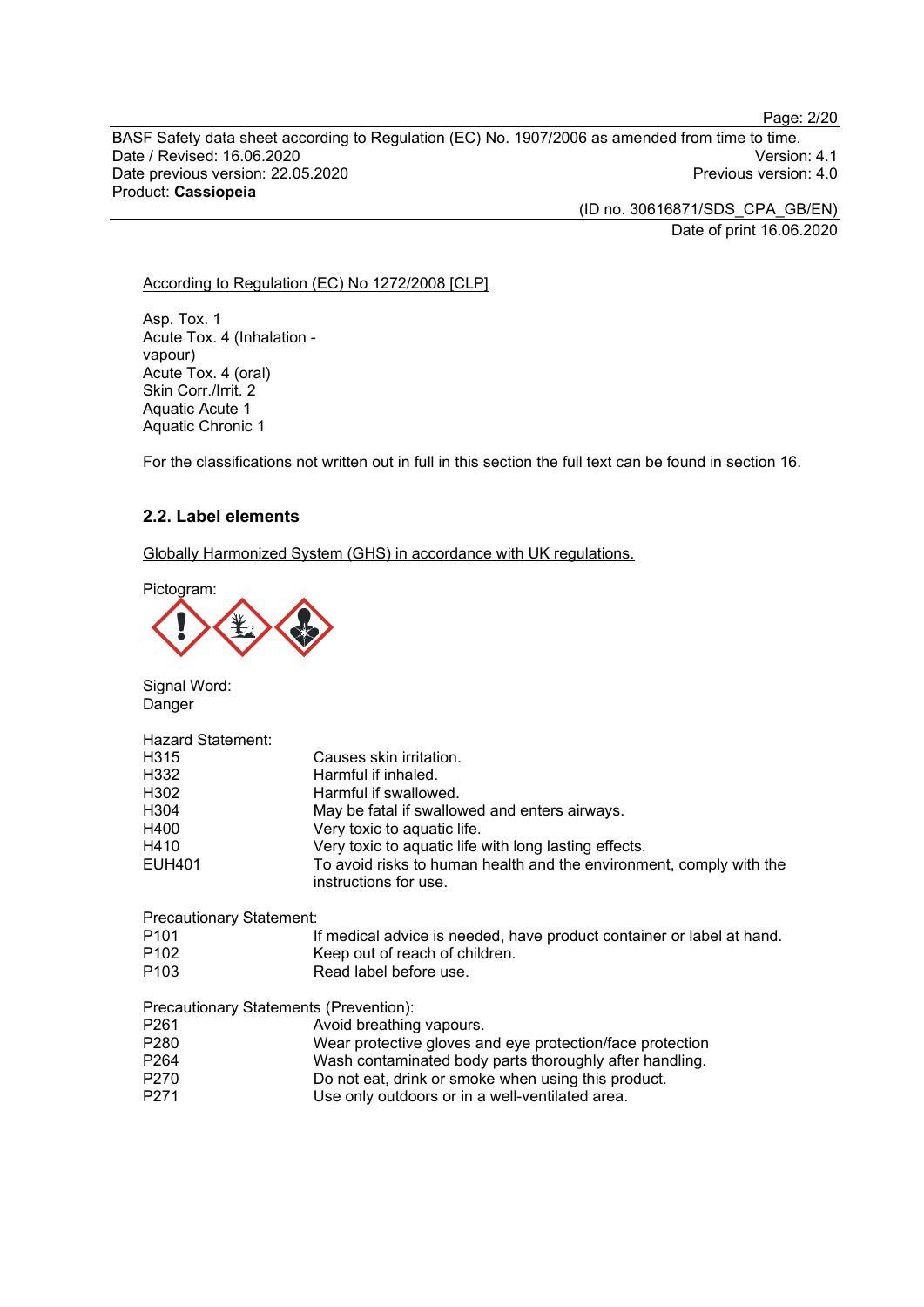Page: 3/20

BASF Safety data sheet according to Regulation (EC) No. 1907/2006 as amended from time to time. Date / Revised: 16.06.2020 Version: 4.1 Date previous version: 22.05.2020 Product: **Cassiopeia**

(ID no. 30616871/SDS\_CPA\_GB/EN)

Date of print 16.06.2020

| Precautionary Statements (Response): |                                                                                                                                                                                             |
|--------------------------------------|---------------------------------------------------------------------------------------------------------------------------------------------------------------------------------------------|
| P301 + P310                          | IF SWALLOWED: Immediately call a POISON CENTER or physician.                                                                                                                                |
| P331                                 | Do NOT induce vomiting.                                                                                                                                                                     |
| P302 + P352                          | IF ON SKIN: Wash with plenty of soap and water.                                                                                                                                             |
| P361                                 | Take off immediately all contaminated clothing.                                                                                                                                             |
| P391                                 | Collect spillage.                                                                                                                                                                           |
| $P304 + P340$                        | IF INHALED: Remove person to fresh air and keep comfortable for                                                                                                                             |
|                                      | breathing.                                                                                                                                                                                  |
| P330                                 | Rinse mouth                                                                                                                                                                                 |
| $P332 + P313$                        | If skin irritation occurs: Get medical attention.                                                                                                                                           |
| Precautionary Statements (Storage):  |                                                                                                                                                                                             |
| P405                                 | Store locked up.                                                                                                                                                                            |
|                                      |                                                                                                                                                                                             |
| Precautionary Statements (Disposal): |                                                                                                                                                                                             |
| P <sub>501</sub>                     | Dispose of contents/container to a licensed hazardous-waste disposal<br>contractor or collection site except for empty clean containers which can<br>be disposed of as non-hazardous waste. |
|                                      |                                                                                                                                                                                             |

Labeling of special preparations (GHS): EUH066: Repeated exposure may cause skin dryness or cracking.

#### According to Regulation (EC) No 1272/2008 [CLP]

Hazard determining component(s) for labelling: pyraclostrobin (ISO), dimethomorph (ISO), benzyl alcohol, Solvent naphtha (petroleum), heavy arom.; Kerosine — unspecified; [A complex combination of hydrocarbons obtained from distillation of aromatic streams. It consists predominantly of aromatic hydrocarbons having carbon numbers predominantly in the range of C9 thro ugh C16 and boiling in the range of approximately 165 oC to 290 oC (330 oF to 554 oF).]

## **2.3. Other hazards**

According to Regulation (EC) No 1272/2008 [CLP]

See section 12 - Results of PBT and vPvB assessment.

If applicable information is provided in this section on other hazards which do not result in classification but which may contribute to the overall hazards of the substance or mixture.

## **SECTION 3: Composition/Information on Ingredients**

## **3.1. Substances**

Not applicable

## **3.2. Mixtures**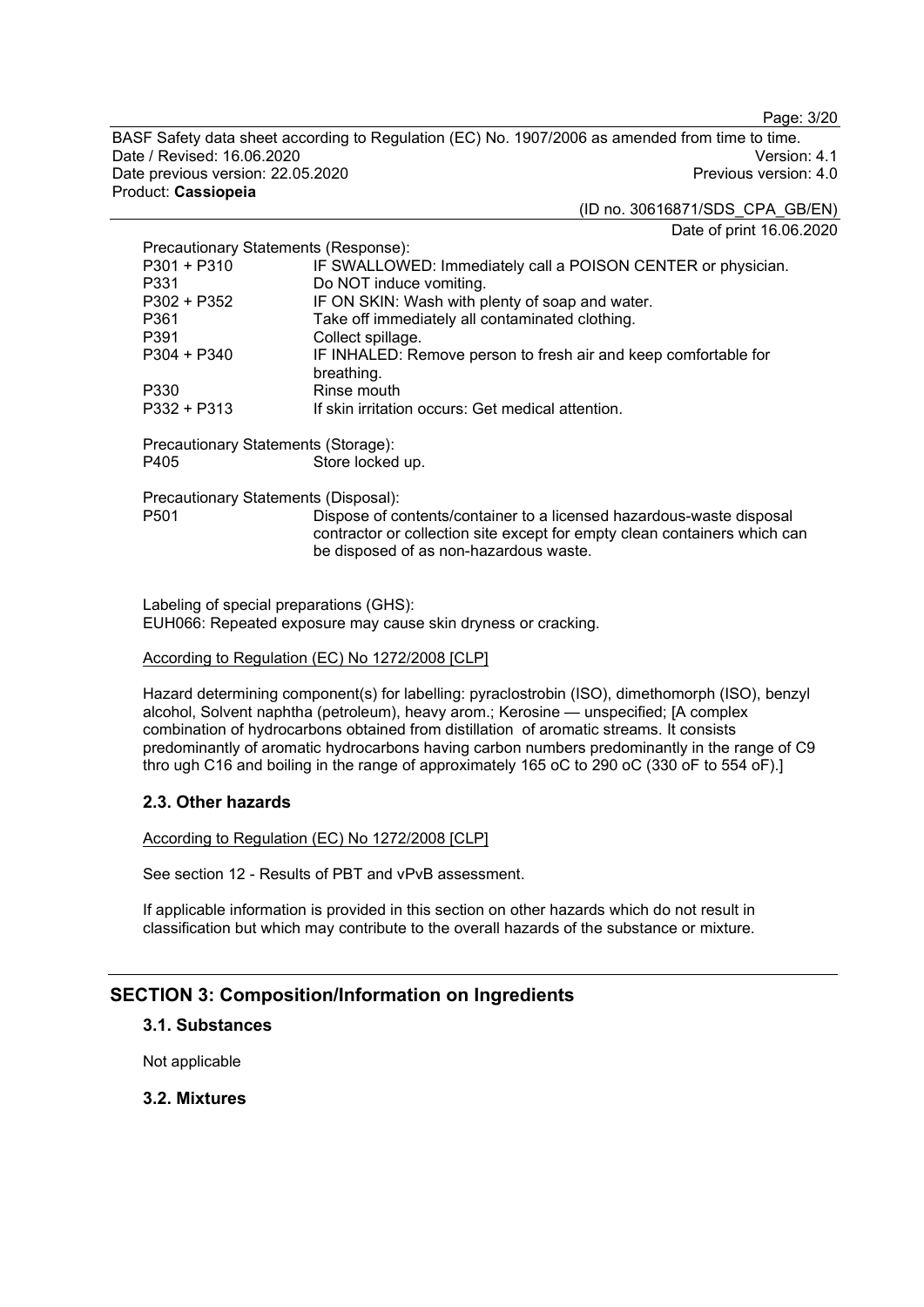Page: 4/20

BASF Safety data sheet according to Regulation (EC) No. 1907/2006 as amended from time to time. Date / Revised: 16.06.2020 Version: 4.1 Date previous version: 22.05.2020 Product: **Cassiopeia**

> (ID no. 30616871/SDS\_CPA\_GB/EN) Date of print 16.06.2020

#### Chemical nature

This product contains (a) substance(s) included on the candidate list according to article 59 (1,10) of regulation EC No. 1907/2006 ('REACH') in a concentration equal or above 0.1% w/w: Phenanthrene

Hazardous ingredients (GHS) according to Regulation (EC) No. 1272/2008

dimethomorph (ISO); 4-(3-(4-chlorophenyl)-3-(3,4-dimethoxyphenyl)acryloyl)morpholine Content (W/W): 6.81 % CAS Number: 110488-70-5 EC-Number: 404-200-2 INDEX-Number: 613-102-00-0 Aquatic Chronic 2 H411

pyraclostrobin (ISO); methyl N-{2-[1-(4-chlorophenyl)-1H-pyrazol-3-yloxymethyl]phenyl}(Nmethoxy)carbamate

Content (W/W): 3.8 % CAS Number: 175013-18-0 INDEX-Number: 613-272-00-6 Acute Tox. 3 (Inhalation - mist) Skin Corr./Irrit. 2 STOT SE 3 (irr. to respiratory syst.) Aquatic Acute 1 Aquatic Chronic 1 M-factor acute: 100 M-factor chronic: 100 H315, H331, H335, H400, H410

Solvent naphtha (petroleum), heavy arom.; Kerosine — unspecified; [A complex combination of hydrocarbons obtained from distillation of aromatic streams. It consists predominantly of aromatic hydrocarbons having carbon numbers predominantly in the range of C9 thro ugh C16 and boiling in the range of approximately 165 oC to 290 oC (330 oF to 554 oF).]

> Content (W/W): < 50 % CAS Number: 64742-94-5 REACH registration number: 01- 2119451097-39

Asp. Tox. 1 Aquatic Chronic 2 H304, H411 EUH066

benzyl alcohol

Content (W/W): < 30 % CAS Number: 100-51-6 EC-Number: 202-859-9 REACH registration number: 01- 2119492630-38 INDEX-Number: 603-057-00-5

Acute Tox. 4 (oral) Acute Tox. 4 (Inhalation - mist) Eye Dam./Irrit. 2 H319, H302 + H332

2-methylnaphthalene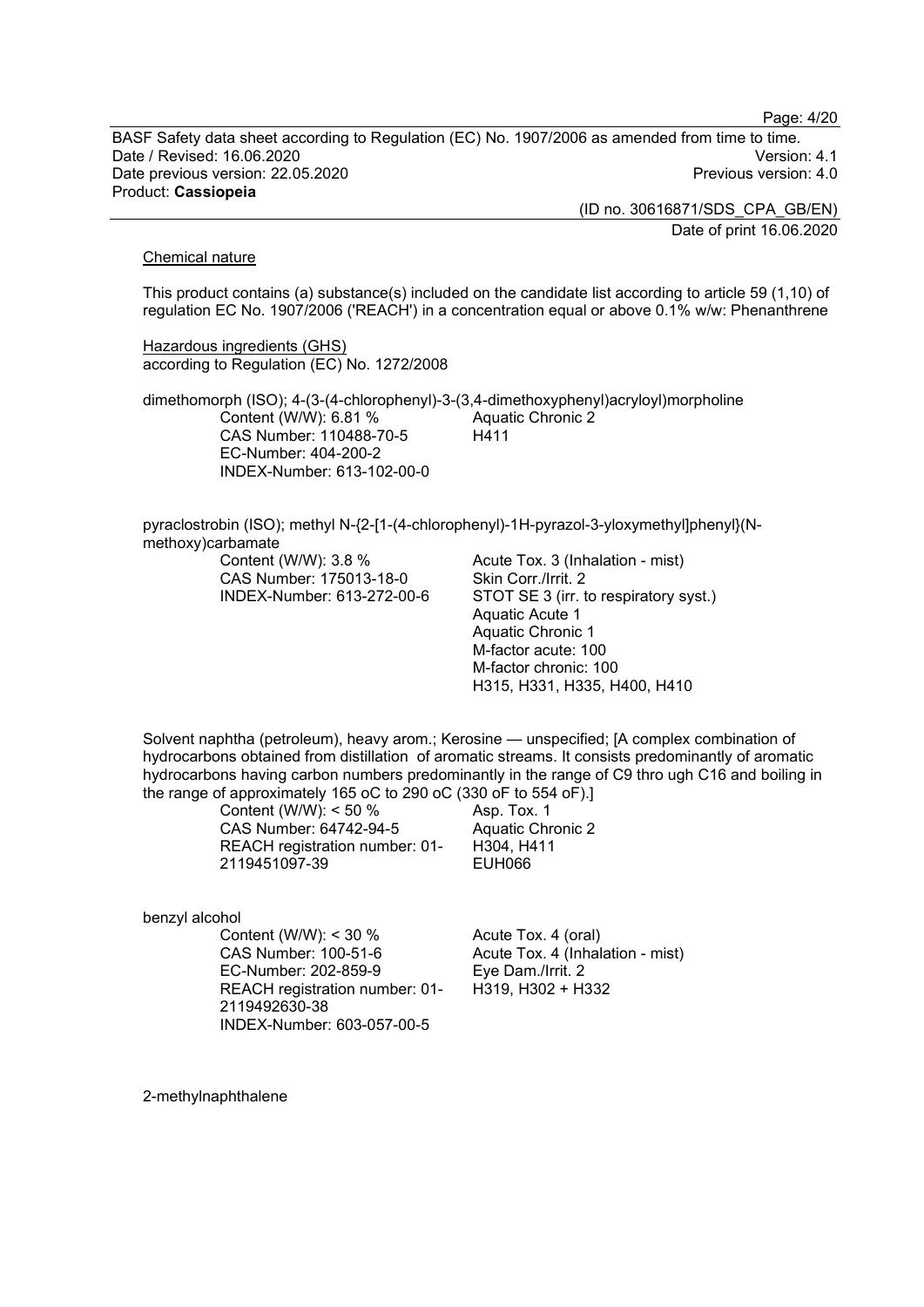Page: 5/20

BASF Safety data sheet according to Regulation (EC) No. 1907/2006 as amended from time to time. Date / Revised: 16.06.2020 Version: 4.1 Date previous version: 22.05.2020 Product: **Cassiopeia**

(ID no. 30616871/SDS\_CPA\_GB/EN)

Date of print 16.06.2020

Content (W/W): < 20 % CAS Number: 91-57-6 EC-Number: 202-078-3 REACH registration number: 01-2119489455-25

Acute Tox. 4 (oral) Aquatic Chronic 2 H302, H411

Acute Tox. 4 (oral) Aquatic Chronic 2

H302, H400, H410

Poly(oxy-1,2-ethanediyl), .alpha.-[tris(1-phenylethyl)phenyl]-.omega.-hydroxy-Content (W/W): < 15 % CAS Number: 99734-09-5 Aquatic Chronic 3 H412

Naphthalene, 1-methyl-

Content (W/W): < 15 % CAS Number: 90-12-0 EC-Number: 201-966-8 REACH registration number: 01- 2119489997-0

H302, H411

#### biphenyl

Content (W/W):  $< 5 \%$ CAS Number: 92-52-4 EC-Number: 202-163-5 REACH registration number: 01- 2119480408-33 INDEX-Number: 601-042-00-8

Skin Corr./Irrit. 2 Eye Dam./Irrit. 2 STOT SE 3 (irr. to respiratory syst.) Aquatic Acute 1 Aquatic Chronic 1 M-factor acute: 1 M-factor chronic: 1 H319, H315, H335, H400, H410

#### Phenanthrene

Content (W/W): < 0.5 % CAS Number: 85-01-8 EC-Number: 201-581-5 Acute Tox. 4 (oral) Aquatic Acute 1 Aquatic Chronic 1 M-factor acute: 10 M-factor chronic: 1

naphthalene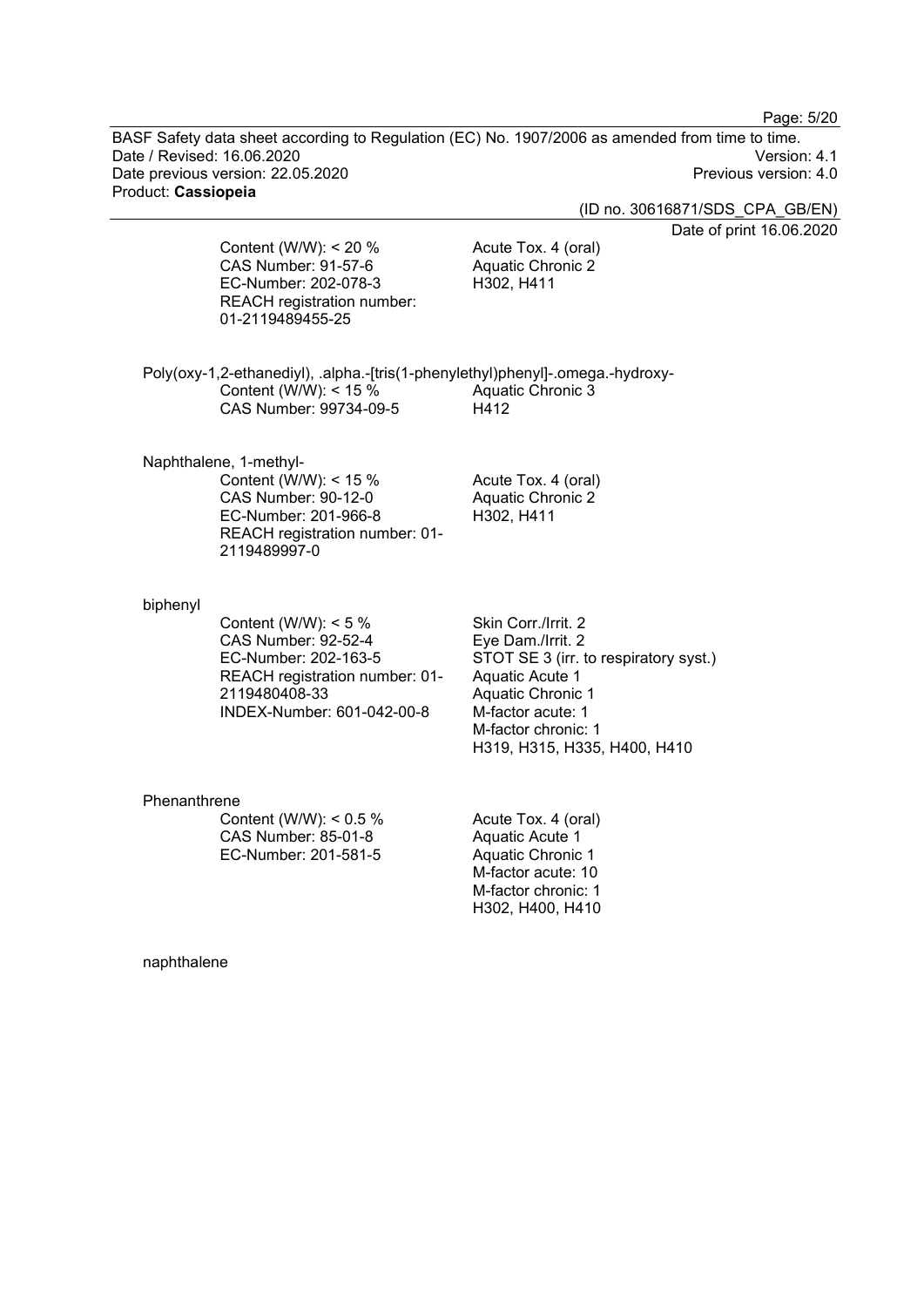Page: 6/20

BASF Safety data sheet according to Regulation (EC) No. 1907/2006 as amended from time to time. Date / Revised: 16.06.2020 Version: 4.1 Date previous version: 22.05.2020 Product: **Cassiopeia**

(ID no. 30616871/SDS\_CPA\_GB/EN)

Date of print 16.06.2020

Content (W/W): < 0.5 % CAS Number: 91-20-3 EC-Number: 202-049-5 REACH registration number: 01- 2119561346-37 INDEX-Number: 601-052-00-2

Flam. Sol. 2 Acute Tox. 4 (oral) Carc. 2 Aquatic Acute 1 Aquatic Chronic 1 M-factor acute: 1 M-factor chronic: 1 H228, H302, H351, H400, H410

For the classifications not written out in full in this section, including the hazard classes and the hazard statements, the full text is listed in section 16.

## **SECTION 4: First-Aid Measures**

## **4.1. Description of first aid measures**

Show container, label and/or safety data sheet to physician.

First aid personnel should pay attention to their own safety. If the patient is likely to become unconscious, place and transport in stable sideways position (recovery position). Immediately remove contaminated clothing.

If inhaled:

Keep patient calm, remove to fresh air, seek medical attention.

On skin contact:

Immediately wash thoroughly with soap and water, seek medical attention.

On contact with eyes:

Wash affected eyes for at least 15 minutes under running water with eyelids held open, consult an eye specialist.

On ingestion:

Immediately rinse mouth and then drink 200-300 ml of water, seek medical attention. Do not induce vomiting due to aspiration hazard.

#### **4.2. Most important symptoms and effects, both acute and delayed**

Symptoms: Information, i.e. additional information on symptoms and effects may be included in the GHS labeling phrases available in Section 2 and in the Toxicological assessments available in Section 11., (Further) symptoms and / or effects are not known so far

## **4.3. Indication of any immediate medical attention and special treatment needed**

Treatment: Treat according to symptoms (decontamination, vital functions), no known specific antidote.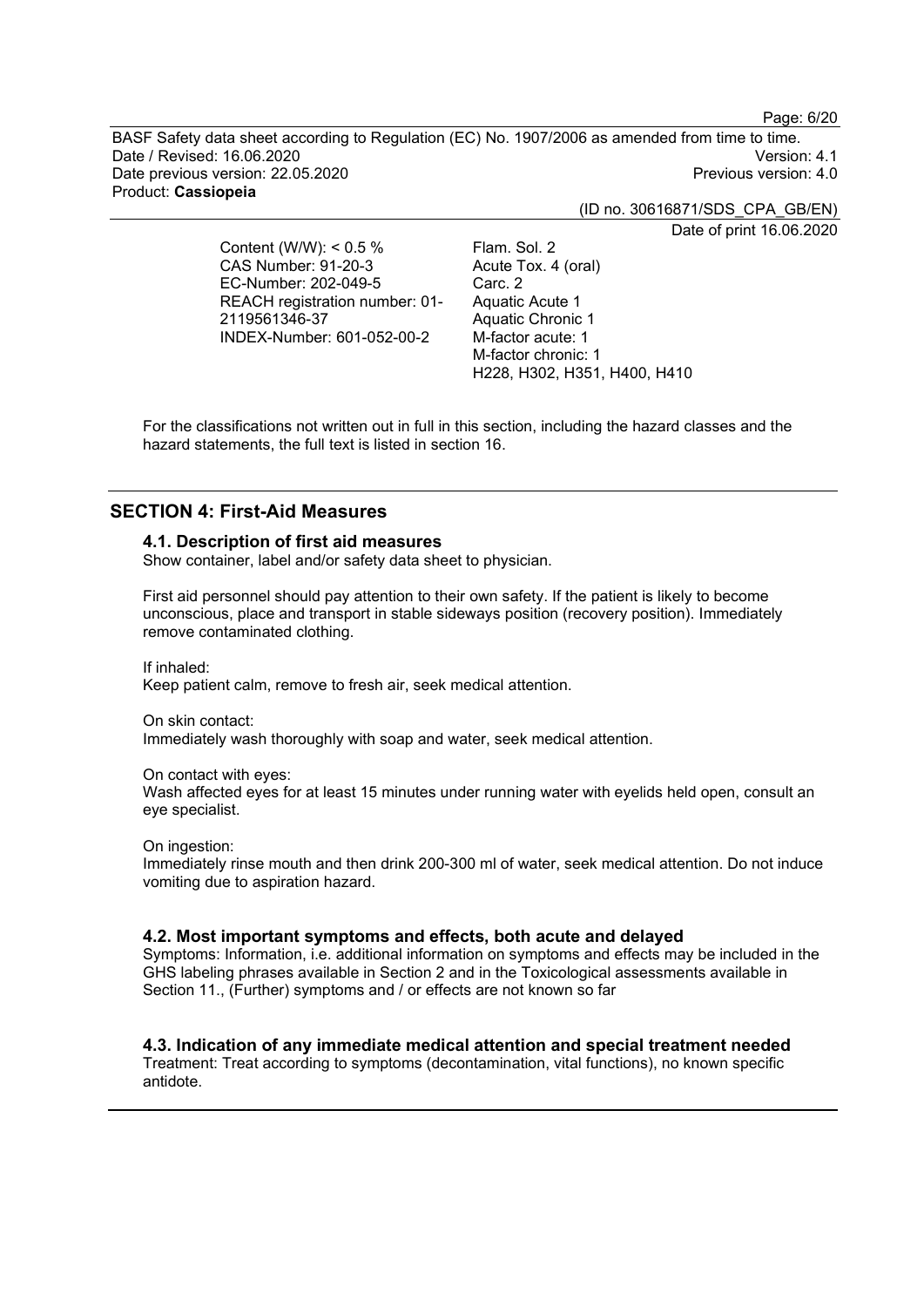Page: 7/20

BASF Safety data sheet according to Regulation (EC) No. 1907/2006 as amended from time to time. Date / Revised: 16.06.2020 Version: 4.1 Date previous version: 22.05.2020 Product: **Cassiopeia**

> (ID no. 30616871/SDS\_CPA\_GB/EN) Date of print 16.06.2020

## **SECTION 5: Fire-Fighting Measures**

## **5.1. Extinguishing media**

Suitable extinguishing media: water spray, carbon dioxide, foam, dry powder

#### **5.2. Special hazards arising from the substance or mixture**

carbon monoxide, hydrogen chloride, Carbon dioxide, nitrogen oxides, organochloric compounds The substances/groups of substances mentioned can be released in case of fire.

#### **5.3. Advice for fire-fighters**

Special protective equipment: Wear self-contained breathing apparatus and chemical-protective clothing.

Further information:

In case of fire and/or explosion do not breathe fumes. Keep containers cool by spraying with water if exposed to fire. Collect contaminated extinguishing water separately, do not allow to reach sewage or effluent systems. Dispose of fire debris and contaminated extinguishing water in accordance with official regulations.

## **SECTION 6: Accidental Release Measures**

## **6.1. Personal precautions, protective equipment and emergency procedures**

Use personal protective clothing. Avoid contact with the skin, eyes and clothing. Do not breathe vapour/spray.

## **6.2. Environmental precautions**

Do not discharge into the subsoil/soil. Do not discharge into drains/surface waters/groundwater.

Do not allow contamination of public drains or surface or ground waters. Inform local water plc if spillage enters drains and the Environment Agency (England & Wales), the Scottish Environmental Protection Agency (Scotland), or the Environment and Heritage Service (Northern Ireland) if it enters surface or ground waters. Keep people and animals away.

## **6.3. Methods and material for containment and cleaning up**

For small amounts: Pick up with suitable absorbent material (e.g. sand, sawdust, general-purpose binder, kieselguhr).

For large amounts: Dike spillage. Pump off product.

Dispose of absorbed material in accordance with regulations. Collect waste in suitable containers, which can be labeled and sealed. Clean contaminated floors and objects thoroughly with water and detergents, observing environmental regulations. Cleaning operations should be carried out only while wearing breathing apparatus. Wear suitable protective equipment.

#### **6.4. Reference to other sections**

Information regarding exposure controls/personal protection and disposal considerations can be found in section 8 and 13.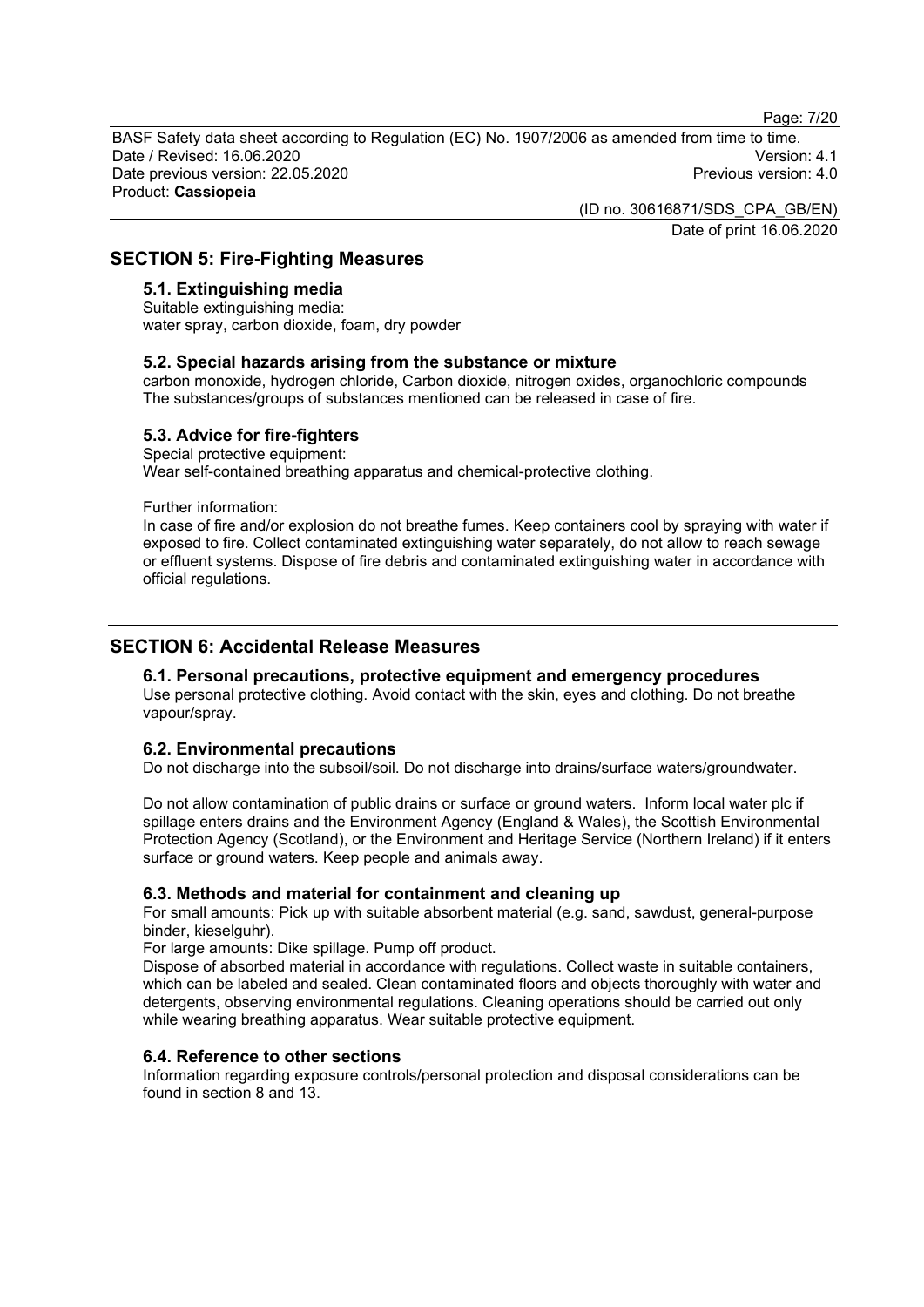Page: 8/20

BASF Safety data sheet according to Regulation (EC) No. 1907/2006 as amended from time to time. Date / Revised: 16.06.2020 Version: 4.1 Date previous version: 22.05.2020 Product: **Cassiopeia**

> (ID no. 30616871/SDS\_CPA\_GB/EN) Date of print 16.06.2020

## **SECTION 7: Handling and Storage**

#### **7.1. Precautions for safe handling**

No special measures necessary if stored and handled correctly. Ensure thorough ventilation of stores and work areas. When using do not eat, drink or smoke. Hands and/or face should be washed before breaks and at the end of the shift.

Protection against fire and explosion:

Vapours may form ignitable mixture with air. Prevent electrostatic charge - sources of ignition should be kept well clear - fire extinguishers should be kept handy.

#### **7.2. Conditions for safe storage, including any incompatibilities**

Segregate from foods and animal feeds. Further information on storage conditions: Keep away from heat. Protect from direct sunlight.

#### Protect from temperatures below: -5 °C

Changes in the properties of the product may occur if substance/product is stored below indicated temperature for extended periods of time.

Protect from temperatures above: 40 °C

Changes in the properties of the product may occur if substance/product is stored above indicated temperature for extended periods of time.

#### **7.3. Specific end use(s)**

For the relevant identified use(s) listed in Section 1 the advice mentioned in this section 7 is to be observed.

## **SECTION 8: Exposure Controls/Personal Protection**

## **8.1. Control parameters**

Components with occupational exposure limits

91-57-6: 2-methylnaphthalene Skin Designation (Directive 2004/37/EC) The substance can be absorbed through the skin.

Refer to the current edition of HSE Guidance Note EH40 Occupational Exposure Limits (United Kingdom). For normal use and handling refer to the product label/leaflet.

## **8.2. Exposure controls**

Personal protective equipment

Respiratory protection: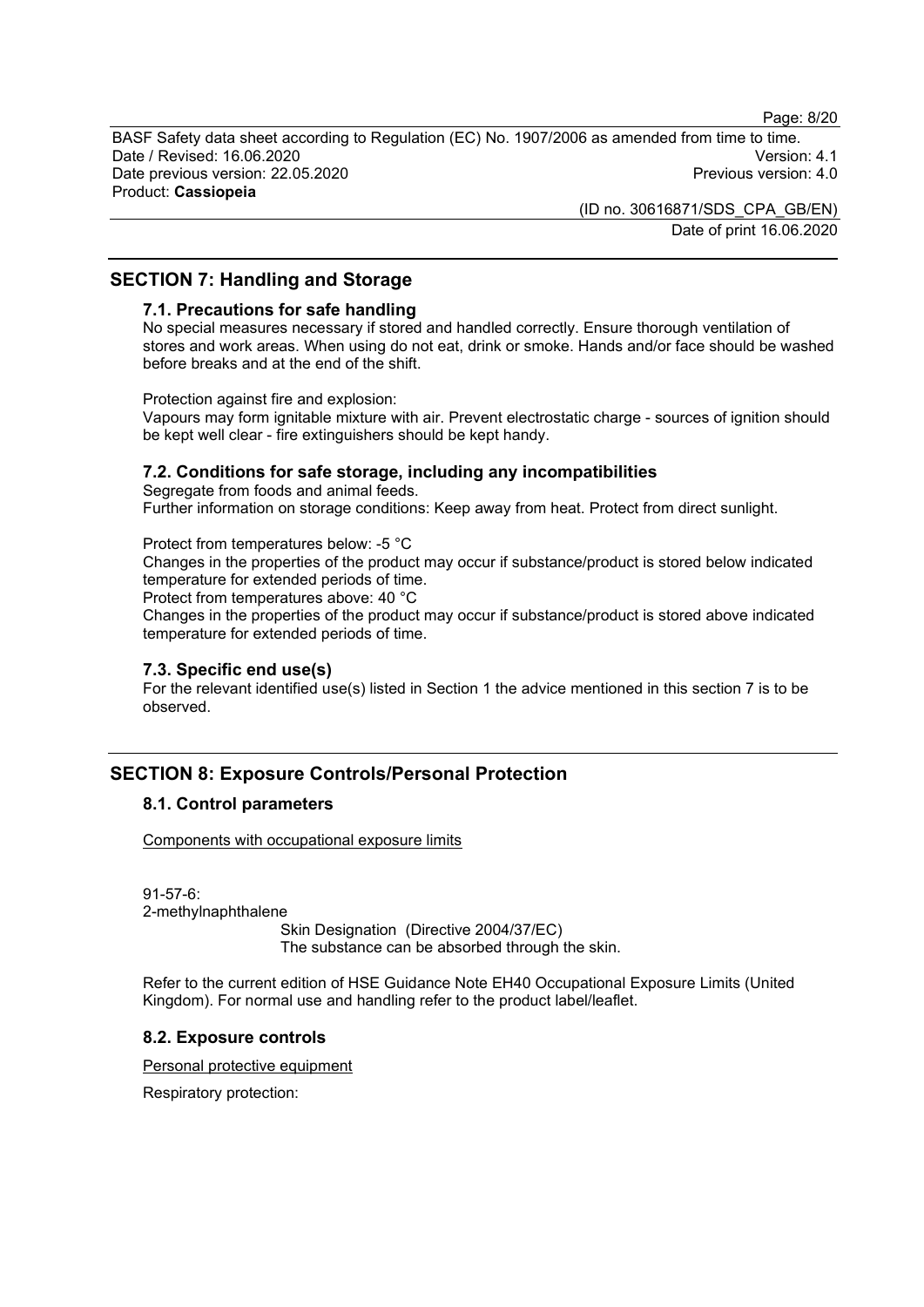Page: 9/20

BASF Safety data sheet according to Regulation (EC) No. 1907/2006 as amended from time to time. Date / Revised: 16.06.2020 Version: 4.1 Date previous version: 22.05.2020 Product: **Cassiopeia**

(ID no. 30616871/SDS\_CPA\_GB/EN)

Date of print 16.06.2020 Suitable respiratory protection for lower concentrations or short-term effect: Combination filter for

gases/vapours of organic, inorganic, acid inorganic and alkaline compounds (e.g. EN 14387 Type ABEK).

#### Hand protection:

Suitable chemical resistant safety gloves (EN 374) also with prolonged, direct contact (Recommended: Protective index 6, corresponding > 480 minutes of permeation time according to EN 374): E.g. nitrile rubber (0.4 mm), chloroprene rubber (0.5 mm), butyl rubber (0.7 mm) etc.

Eye protection: Safety glasses with side-shields (frame goggles) (e.g. EN 166)

#### Body protection:

Body protection must be chosen depending on activity and possible exposure, e.g. apron, protecting boots, chemical-protection suit (according to EN 14605 in case of splashes or EN ISO 13982 in case of dust).

#### General safety and hygiene measures

The statements on personal protective equipment in the instructions for use apply when handling crop-protection agents in final-consumer packing. Wearing of closed work clothing is recommended. Store work clothing separately. Keep away from food, drink and animal feeding stuffs.

## **SECTION 9: Physical and Chemical Properties**

## **9.1. Information on basic physical and chemical properties**

| Form:                | liquid                              |                             |
|----------------------|-------------------------------------|-----------------------------|
| Colour:              | yellow to brown                     |                             |
| Odour:               | aromatic                            |                             |
| Odour threshold:     |                                     |                             |
|                      | Not determined since harmful by     |                             |
|                      | inhalation.                         |                             |
| pH value:            | approx. $6 - 8$                     |                             |
|                      | (CIPAC standard water D, 1 %(m),    |                             |
|                      | 20 °C                               |                             |
|                      | (as an emulsion)                    |                             |
| Melting temperature: | approx. $\le$ -5 $^{\circ}$ C       |                             |
|                      | Information applies to the solvent. |                             |
| Boiling range:       | approx. 244 - 292 °C                |                             |
|                      | Information applies to the solvent. |                             |
| Flash point:         | 93 $^{\circ}$ C                     | (DIN EN 22719; ISO 2719)    |
| Evaporation rate:    |                                     |                             |
|                      | not applicable                      |                             |
| Flammability:        | not highly flammable                | (Directive 92/69/EEC, A.12) |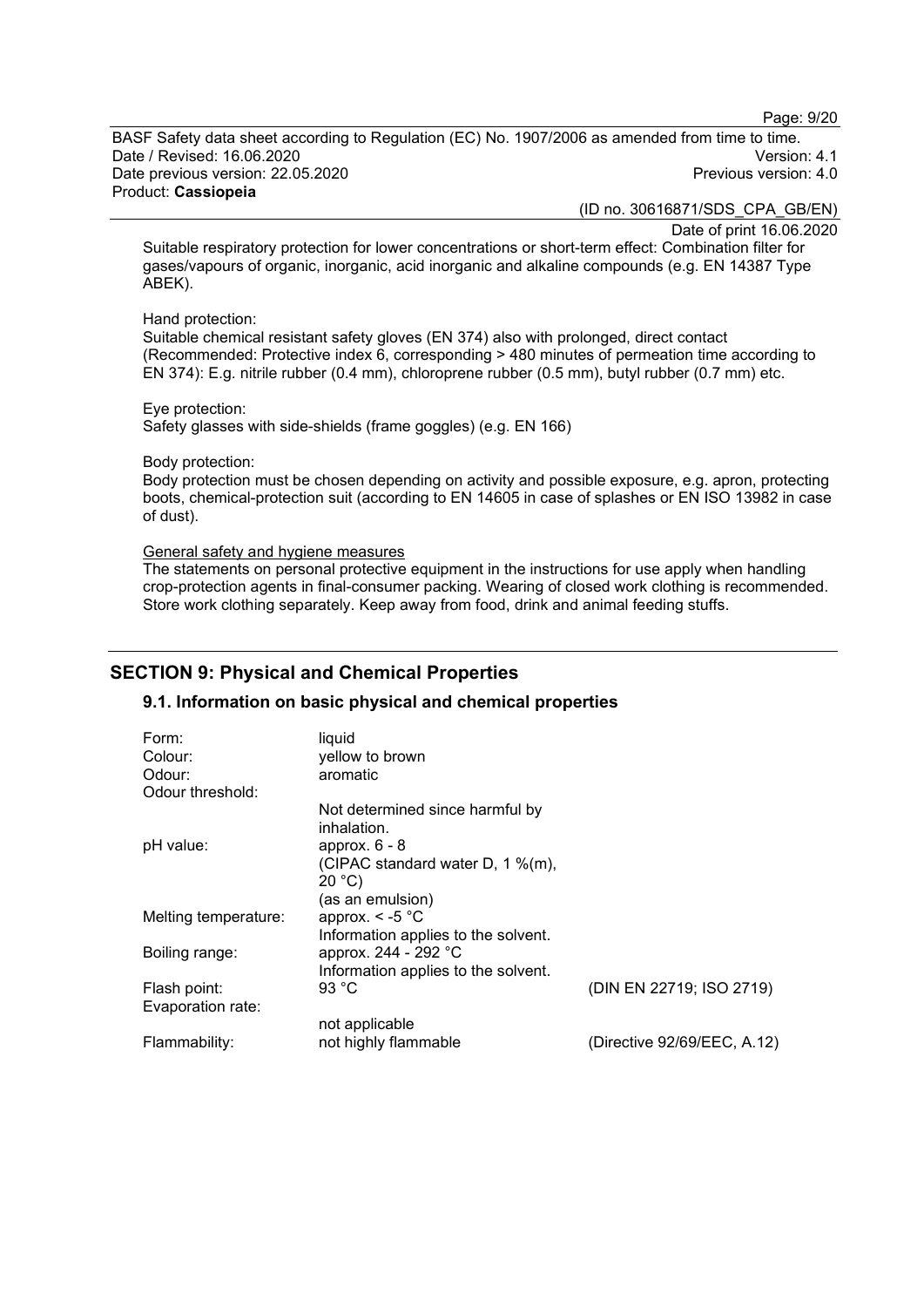Page: 10/20 BASF Safety data sheet according to Regulation (EC) No. 1907/2006 as amended from time to time. Date / Revised: 16.06.2020 Version: 4.1 Date previous version: 22.05.2020

Product: **Cassiopeia**

(ID no. 30616871/SDS\_CPA\_GB/EN) Date of print 16.06.2020

| Lower explosion limit:                |                                                                                                                                                                                                                       | Dale of briff To.oo         |
|---------------------------------------|-----------------------------------------------------------------------------------------------------------------------------------------------------------------------------------------------------------------------|-----------------------------|
|                                       | As a result of our experience with this<br>product and our knowledge of its<br>composition we do not expect any<br>hazard as long as the product is used<br>appropriately and in accordance with<br>the intended use. |                             |
| Upper explosion limit:                |                                                                                                                                                                                                                       |                             |
|                                       | As a result of our experience with this<br>product and our knowledge of its<br>composition we do not expect any<br>hazard as long as the product is used<br>appropriately and in accordance with<br>the intended use. |                             |
| Ignition temperature:                 | approx. 435 °C                                                                                                                                                                                                        | (Directive 92/69/EEC, A.15) |
| Vapour pressure:                      | approx. 0.003 kPa<br>(20 °C)                                                                                                                                                                                          |                             |
|                                       | Information applies to the solvent.                                                                                                                                                                                   |                             |
| Density:                              | approx. 1.05 g/cm3<br>(20 °C)                                                                                                                                                                                         | (OECD Guideline 109)        |
| Relative vapour density (air):        |                                                                                                                                                                                                                       |                             |
|                                       | not applicable                                                                                                                                                                                                        |                             |
| Solubility in water:                  | emulsifiable                                                                                                                                                                                                          |                             |
|                                       | Information on: dimethomorph (ISO); 4-(3-(4-chlorophenyl)-3-(3,4-                                                                                                                                                     |                             |
| dimethoxyphenyl) acryloyl) morpholine |                                                                                                                                                                                                                       |                             |
|                                       | Partitioning coefficient n-octanol/water (log Kow): 2.63 - 2.73                                                                                                                                                       |                             |
|                                       | (20 °C)                                                                                                                                                                                                               |                             |
|                                       |                                                                                                                                                                                                                       |                             |
| Viscosity, dynamic:                   | Thermal decomposition: No decomposition if stored and handled as prescribed/indicated.<br>15.5 mPa.s                                                                                                                  | (OECD 114)                  |
|                                       | (20 °C, 100 1/s)                                                                                                                                                                                                      |                             |
| Explosion hazard:                     | not explosive                                                                                                                                                                                                         | (Directive 92/69/EEC, A.14) |
| Fire promoting properties:            | not fire-propagating                                                                                                                                                                                                  | (UN Test O.2 (oxidizing     |
|                                       |                                                                                                                                                                                                                       | liquids))                   |

## **9.2. Other information**

Other Information:

If necessary, information on other physical and chemical parameters is indicated in this section.

## **SECTION 10: Stability and Reactivity**

## **10.1. Reactivity**

No hazardous reactions if stored and handled as prescribed/indicated.

#### **10.2. Chemical stability**

The product is stable if stored and handled as prescribed/indicated.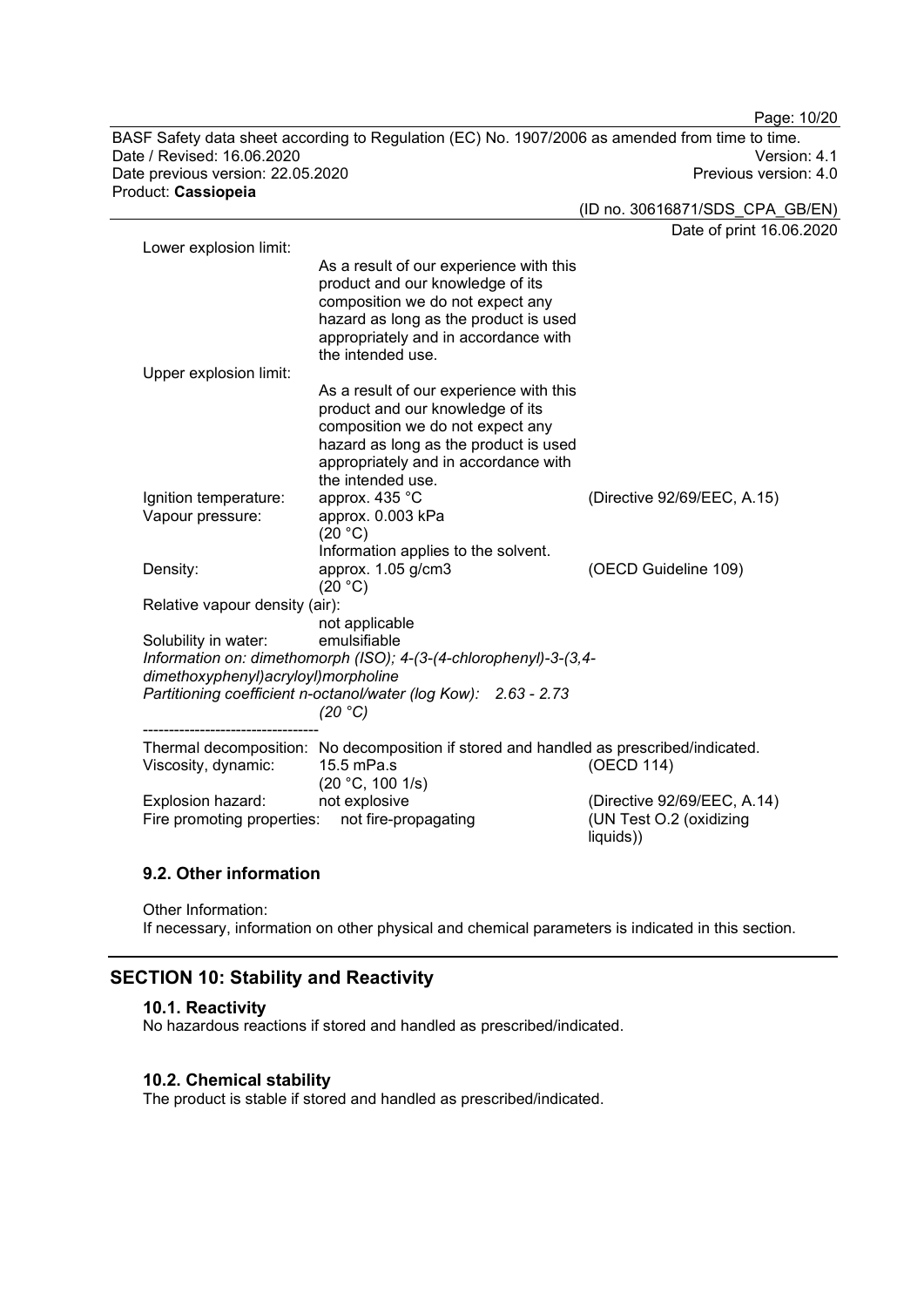Page: 11/20

BASF Safety data sheet according to Regulation (EC) No. 1907/2006 as amended from time to time. Date / Revised: 16.06.2020 Version: 4.1 Date previous version: 22.05.2020 Product: **Cassiopeia**

(ID no. 30616871/SDS\_CPA\_GB/EN)

Date of print 16.06.2020

## **10.3. Possibility of hazardous reactions**

No hazardous reactions if stored and handled as prescribed/indicated.

#### **10.4. Conditions to avoid**

See SDS section 7 - Handling and storage.

#### **10.5. Incompatible materials**

Substances to avoid: strong bases, strong acids, strong oxidizing agents

#### **10.6. Hazardous decomposition products**

Hazardous decomposition products: No hazardous decomposition products if stored and handled as prescribed/indicated.

## **SECTION 11: Toxicological Information**

## **11.1. Information on toxicological effects**

Acute toxicity

Assessment of acute toxicity: Of moderate toxicity after short-term inhalation. Of moderate toxicity after single ingestion. Virtually nontoxic after a single skin contact.

Experimental/calculated data: LD50 rat (oral): > 500 - < 2,000 mg/kg

LC50 rat (by inhalation): approx. 3.45 mg/l 4 h An aerosol was tested.

LD50 rat (dermal): > 5,000 mg/kg No mortality was observed.

#### **Irritation**

Assessment of irritating effects: Skin contact causes irritation. Not irritating to the eyes.

Experimental/calculated data: Skin corrosion/irritation rabbit: Irritant.

Serious eye damage/irritation rabbit: non-irritant

Respiratory/Skin sensitization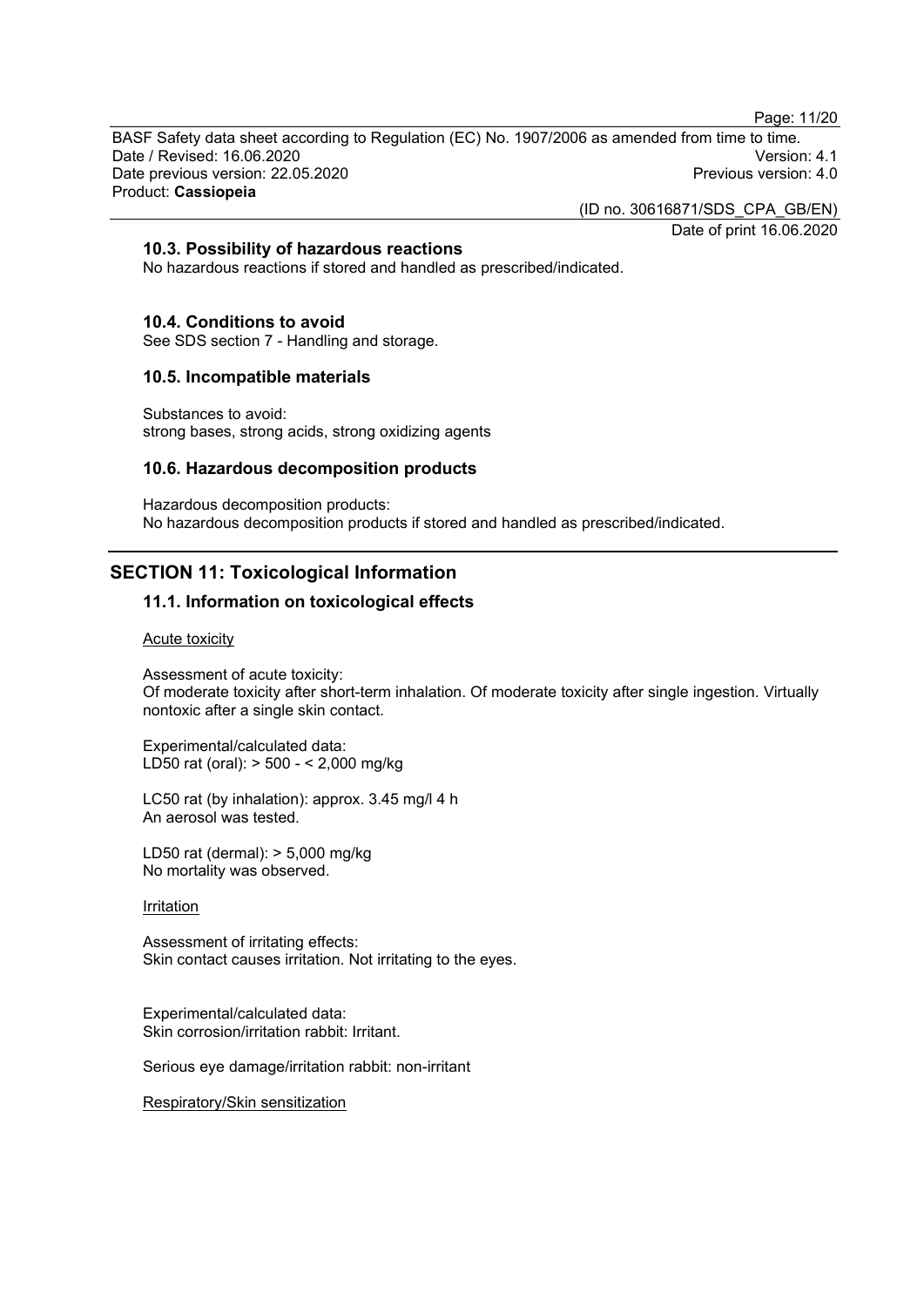Page: 12/20

BASF Safety data sheet according to Regulation (EC) No. 1907/2006 as amended from time to time. Date / Revised: 16.06.2020 Version: 4.1 Date previous version: 22.05.2020 Product: **Cassiopeia**

(ID no. 30616871/SDS\_CPA\_GB/EN)

Date of print 16.06.2020

Assessment of sensitization: There is no evidence of a skin-sensitizing potential.

Experimental/calculated data: Guinea pig maximization test guinea pig: Skin sensitizing effects were not observed in animal studies. (OECD Guideline 406)

Germ cell mutagenicity

Assessment of mutagenicity: The product has not been tested. The statement has been derived from the properties of the individual components.

*Information on: benzyl alcohol*

*Assessment of mutagenicity:*

*The substance was mutagenic in various cell culture test systems; however, these results could not be confirmed in tests with mammals.*

*Information on: naphthalene*

*Assessment of mutagenicity:*

*The substance was not mutagenic in bacteria. The substance was mutagenic in a mammalian cell culture test system. The substance was not mutagenic in a test with mammals. Literature data.* ----------------------------------

#### **Carcinogenicity**

Assessment of carcinogenicity: The product has not been tested. The statement has been derived from the properties of the individual components.

#### *Information on: naphthalene*

*Assessment of carcinogenicity:*

*In long-term studies in rats and mice in which the substance was given by inhalation, a carcinogenic effect was observed. EU-classification The substance was classified as a group 3 carcinogen by the German MAK-Commission (substances for which a suspicion of a carcinogenic potential exists). IARC (International Agency for Research on Cancer) has classified this substance as group 2B (The agent is possibly carcinogenic to humans).*

----------------------------------

#### Reproductive toxicity

Assessment of reproduction toxicity:

The product has not been tested. The statement has been derived from the properties of the individual components. The results of animal studies gave no indication of a fertility impairing effect.

Developmental toxicity

Assessment of teratogenicity: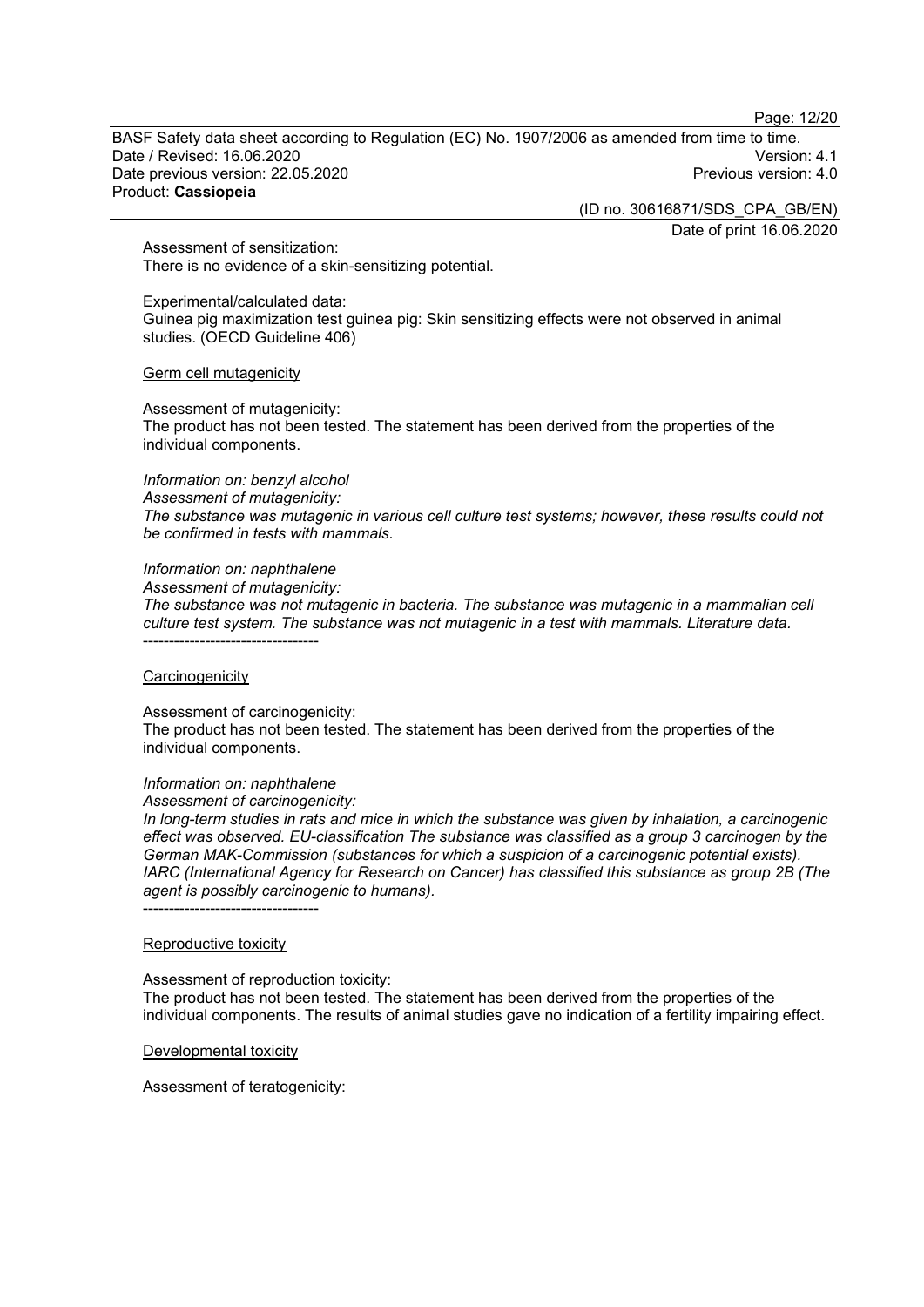Page: 13/20

BASF Safety data sheet according to Regulation (EC) No. 1907/2006 as amended from time to time. Date / Revised: 16.06.2020 Version: 4.1 Date previous version: 22.05.2020 Product: **Cassiopeia**

(ID no. 30616871/SDS\_CPA\_GB/EN)

Date of print 16.06.2020

The product has not been tested. The statement has been derived from the properties of the individual components. Animal studies gave no indication of a developmental toxic effect at doses that were not toxic to the parental animals.

Specific target organ toxicity (single exposure)

Assessment of STOT single:

Based on the available information there is no specific target organ toxicity to be expected after a single exposure.

Remarks: The product has not been tested. The statement has been derived from the properties of the individual components.

Repeated dose toxicity and Specific target organ toxicity (repeated exposure)

Assessment of repeated dose toxicity: The product has not been tested. The statement has been derived from the properties of the individual components.

*Information on: pyraclostrobin (ISO); methyl N-{2-[1-(4-chlorophenyl)-1H-pyrazol-3 yloxymethyl]phenyl}(N-methoxy)carbamate Assessment of repeated dose toxicity: After repeated exposure the prominent effect is local irritation. The substance may cause damage to the olfactory epithelium after repeated inhalation.*

*Information on: benzyl alcohol Assessment of repeated dose toxicity: The substance may cause damage to the central nervous system after repeated ingestion of high doses.*

*Information on: naphthalene Assessment of repeated dose toxicity: The substance may cause damage to the olfactory epithelium after repeated inhalation.* ----------------------------------

#### Aspiration hazard

May also damage the lung at swallowing (aspiration hazard). The product has not been tested. The statement has been derived from the properties of the individual components.

Other relevant toxicity information

Has a degreasing effect on skin.

Misuse can be harmful to health.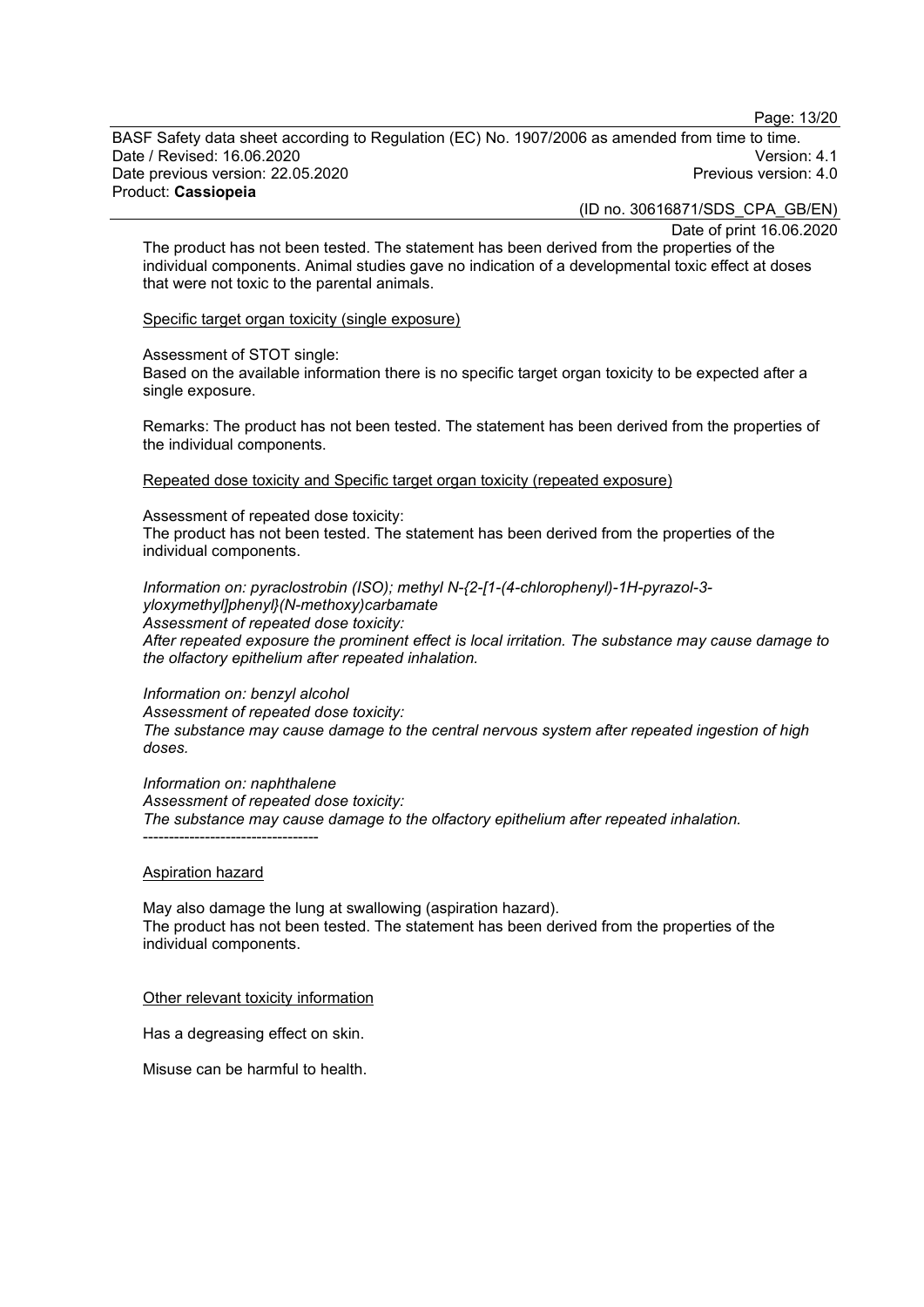Page: 14/20

BASF Safety data sheet according to Regulation (EC) No. 1907/2006 as amended from time to time. Date / Revised: 16.06.2020 Version: 4.1 Date previous version: 22.05.2020 Product: **Cassiopeia**

> (ID no. 30616871/SDS\_CPA\_GB/EN) Date of print 16.06.2020

## **SECTION 12: Ecological Information**

#### **12.1. Toxicity**

Assessment of aquatic toxicity: Very toxic to aquatic life with long lasting effects.

Toxicity to fish: LC50 (96 h) 0.23 mg/l, Oncorhynchus mykiss

Aquatic invertebrates: EC50 (48 h) 0.19 mg/l, Daphnia magna

Aquatic plants: EC50 (72 h) 20.03 mg/l (growth rate), Pseudokirchneriella subcapitata

#### **12.2. Persistence and degradability**

Assessment biodegradation and elimination (H2O): The product has not been tested. The statement has been derived from the properties of the individual components.

*Information on: dimethomorph (ISO); 4-(3-(4-chlorophenyl)-3-(3,4 dimethoxyphenyl)acryloyl)morpholine Assessment biodegradation and elimination (H2O): Not readily biodegradable (by OECD criteria).*

*Information on: pyraclostrobin (ISO); methyl N-{2-[1-(4-chlorophenyl)-1H-pyrazol-3 yloxymethyl]phenyl}(N-methoxy)carbamate Assessment biodegradation and elimination (H2O): Not readily biodegradable (by OECD criteria).* ----------------------------------

## **12.3. Bioaccumulative potential**

Assessment bioaccumulation potential: The product has not been tested. The statement has been derived from the properties of the individual components.

*Information on: dimethomorph (ISO); 4-(3-(4-chlorophenyl)-3-(3,4 dimethoxyphenyl)acryloyl)morpholine*

*Information on: pyraclostrobin (ISO); methyl N-{2-[1-(4-chlorophenyl)-1H-pyrazol-3 yloxymethyl]phenyl}(N-methoxy)carbamate Bioaccumulation potential: Bioconcentration factor: 379 - 507, Oncorhynchus mykiss (OECD-Guideline 305) Accumulation in organisms is not to be expected.* ----------------------------------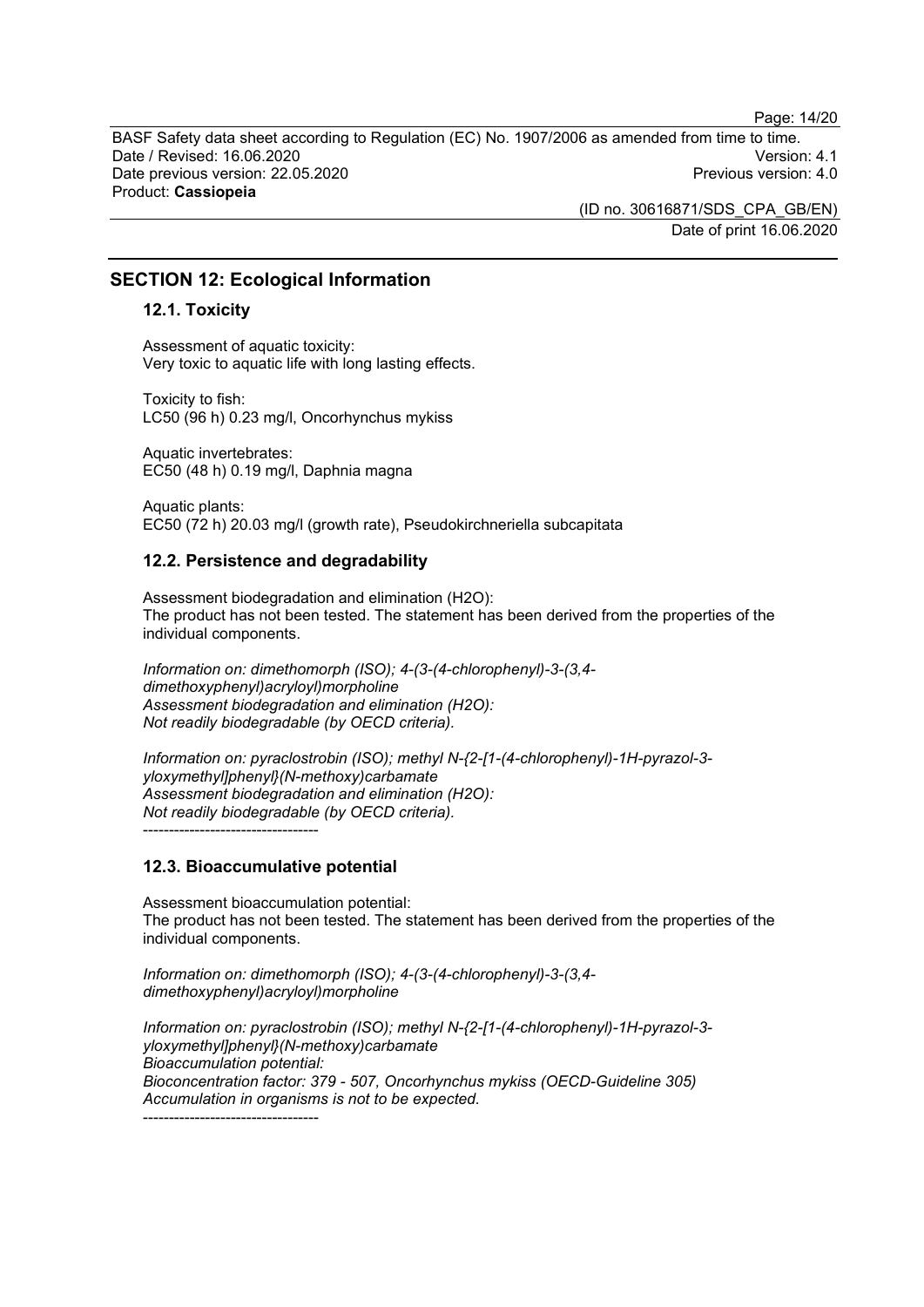Page: 15/20

BASF Safety data sheet according to Regulation (EC) No. 1907/2006 as amended from time to time. Date / Revised: 16.06.2020 Version: 4.1 Date previous version: 22.05.2020 Product: **Cassiopeia**

> (ID no. 30616871/SDS\_CPA\_GB/EN) Date of print 16.06.2020

## **12.4. Mobility in soil**

Assessment transport between environmental compartments: Adsorption in soil: The product has not been tested. The statement has been derived from the properties of the individual components.

*Information on: dimethomorph (ISO); 4-(3-(4-chlorophenyl)-3-(3,4 dimethoxyphenyl)acryloyl)morpholine Assessment transport between environmental compartments: Volatility: The substance will not evaporate into the atmosphere from the water surface. Adsorption in soil: Following exposure to soil, adsorption to solid soil particles is probable, therefore contamination of groundwater is not expected.*

*Information on: pyraclostrobin (ISO); methyl N-{2-[1-(4-chlorophenyl)-1H-pyrazol-3 yloxymethyl]phenyl}(N-methoxy)carbamate Assessment transport between environmental compartments: Adsorption in soil: Following exposure to soil, adsorption to solid soil particles is probable, therefore contamination of groundwater is not expected.*

----------------------------------

## **12.5. Results of PBT and vPvB assessment**

The product does not contain a substance fulfilling the PBT (persistent/bioaccumulative/toxic) criteria or the vPvB (very persistent/very bioaccumulative) criteria.

## **12.6. Other adverse effects**

The product does not contain substances that are listed in Regulation (EC) 1005/2009 on substances that deplete the ozone layer.

## **12.7. Additional information**

Other ecotoxicological advice: Do not discharge product into the environment without control.

## **SECTION 13: Disposal Considerations**

## **13.1. Waste treatment methods**

Must be disposed of or incinerated in accordance with local regulations.

The UK Environmental Protection (Duty of Care) Regulations (EP) and amendments should be noted (United Kingdom).

This product and any uncleaned containers must be disposed of as hazardous waste in accordance with the 2005 Hazardous Waste Regulations and amendments (United Kingdom)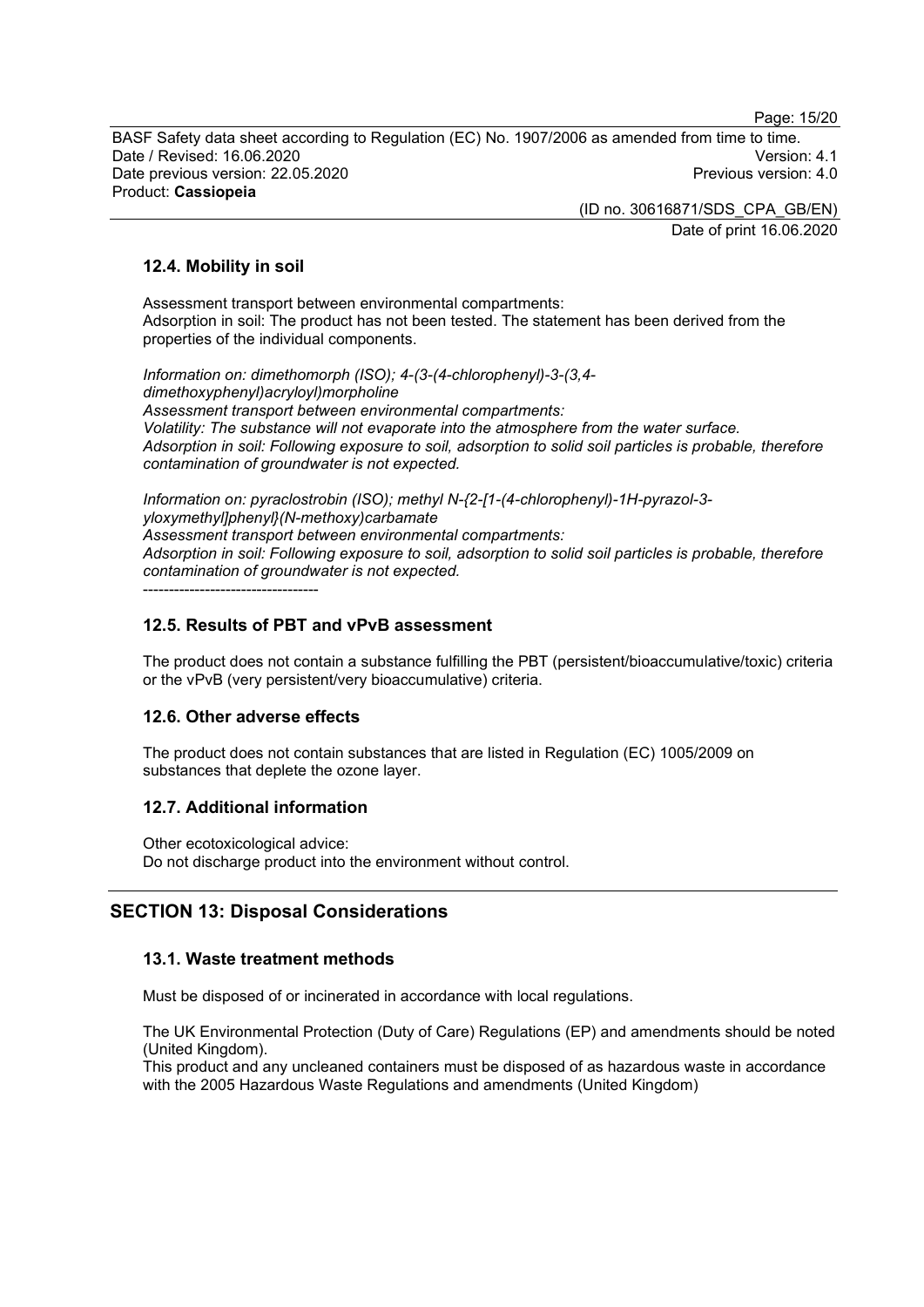Page: 16/20

BASF Safety data sheet according to Regulation (EC) No. 1907/2006 as amended from time to time. Date / Revised: 16.06.2020 Version: 4.1 Date previous version: 22.05.2020 Product: **Cassiopeia**

> (ID no. 30616871/SDS\_CPA\_GB/EN) Date of print 16.06.2020

Contaminated packaging:

Contaminated packaging should be emptied as far as possible and disposed of in the same manner as the substance/product.

## **SECTION 14: Transport Information**

#### **Land transport**

ADR

| UN number<br>UN proper shipping name:<br>Transport hazard class(es):<br>Packing group:<br>Environmental hazards:<br>Special precautions for<br>user: | <b>UN3082</b><br>ENVIRONMENTALLY HAZARDOUS SUBSTANCE, LIQUID,<br>N.O.S. (contains SOLVENT NAPHTHA, DIMETHOMORPH,<br>PYRACLOSTROBIN)<br>9, EHSM<br>$\mathbf{III}$<br>ves<br>None known |  |  |
|------------------------------------------------------------------------------------------------------------------------------------------------------|---------------------------------------------------------------------------------------------------------------------------------------------------------------------------------------|--|--|
| <b>RID</b>                                                                                                                                           |                                                                                                                                                                                       |  |  |
| UN number<br>UN proper shipping name:                                                                                                                | <b>UN3082</b><br>ENVIRONMENTALLY HAZARDOUS SUBSTANCE, LIQUID,<br>N.O.S. (contains SOLVENT NAPHTHA, DIMETHOMORPH,<br>PYRACLOSTROBIN)                                                   |  |  |
| Transport hazard class(es):<br>Packing group:<br>Environmental hazards:<br>Special precautions for<br>user:                                          | 9, EHSM<br>Ш<br>ves<br>None known                                                                                                                                                     |  |  |
| <b>Inland waterway transport</b><br><b>ADN</b>                                                                                                       |                                                                                                                                                                                       |  |  |
| UN number<br>UN proper shipping name:                                                                                                                | <b>UN3082</b><br>ENVIRONMENTALLY HAZARDOUS SUBSTANCE, LIQUID,<br>N.O.S. (contains SOLVENT NAPHTHA, DIMETHOMORPH,<br>PYRACLOSTROBIN)                                                   |  |  |
| Transport hazard class(es):<br>Packing group:<br>Environmental hazards:<br>Special precautions for<br>user:                                          | 9, EHSM<br>$\mathbf{III}$<br>ves<br>None known                                                                                                                                        |  |  |

Transport in inland waterway vessel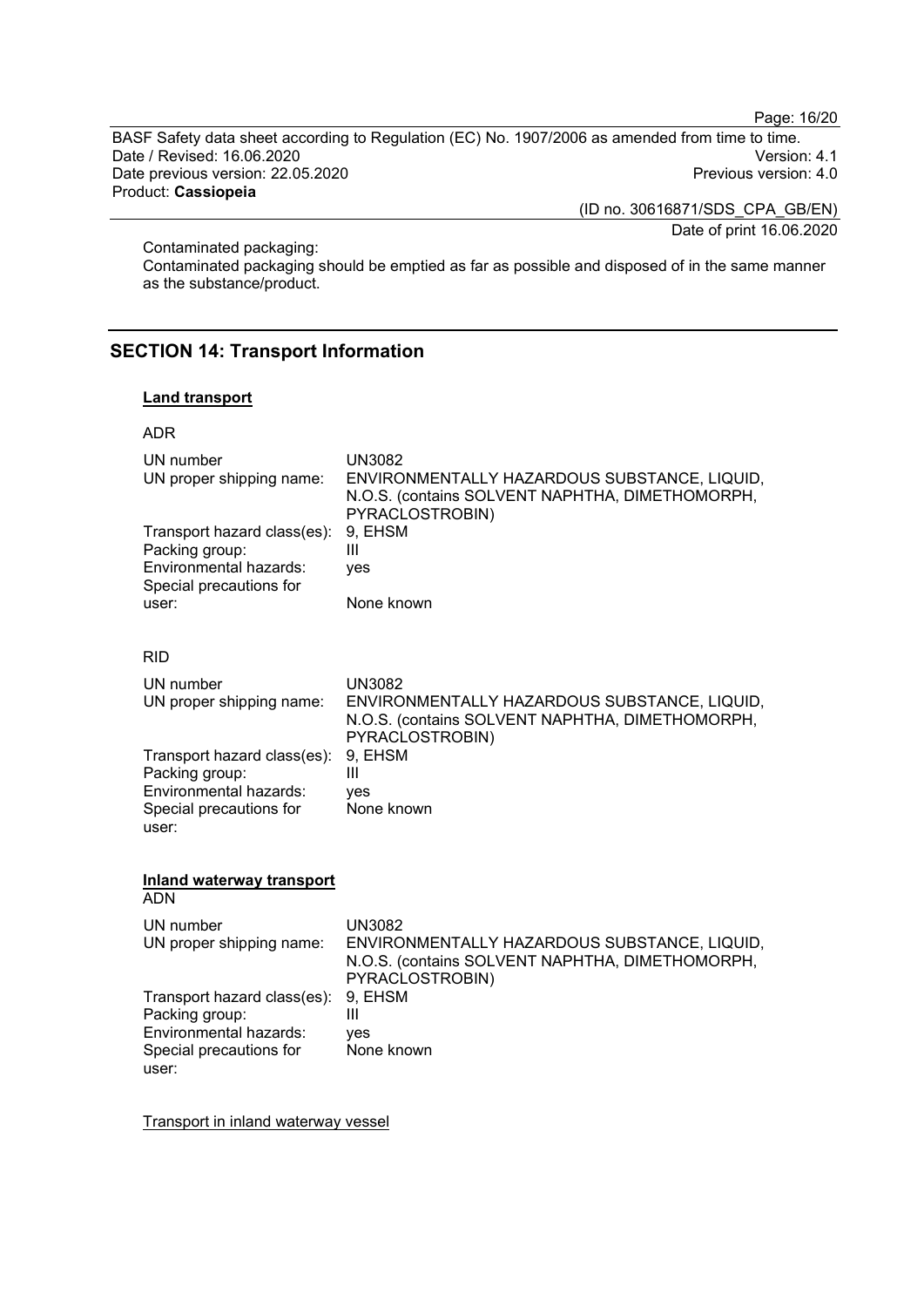Page: 17/20

BASF Safety data sheet according to Regulation (EC) No. 1907/2006 as amended from time to time. Date / Revised: 16.06.2020 Version: 4.1 Date previous version: 22.05.2020 Product: **Cassiopeia**

> (ID no. 30616871/SDS\_CPA\_GB/EN) Date of print 16.06.2020

Not evaluated

#### **Sea transport**

## IMDG

| UN number:                       | UN 3082                                                                                                            |
|----------------------------------|--------------------------------------------------------------------------------------------------------------------|
| UN proper shipping name:         | ENVIRONMENTALLY HAZARDOUS SUBSTANCE, LIQUID,<br>N.O.S. (contains SOLVENT NAPHTHA, DIMETHOMORPH,<br>PYRACLOSTROBIN) |
| Transport hazard class(es):      | 9, EHSM                                                                                                            |
| Packing group:                   | Ш                                                                                                                  |
| Environmental hazards:           | ves                                                                                                                |
|                                  | Marine pollutant: YES                                                                                              |
| Special precautions for<br>user: | None known                                                                                                         |

#### **Air transport**

IATA/ICAO

| UN number:<br>UN proper shipping name: | <b>UN 3082</b><br>ENVIRONMENTALLY HAZARDOUS SUBSTANCE, LIQUID,<br>N.O.S. (contains SOLVENT NAPHTHA, DIMETHOMORPH,<br>PYRACLOSTROBIN) |
|----------------------------------------|--------------------------------------------------------------------------------------------------------------------------------------|
| Transport hazard class(es): 9, EHSM    |                                                                                                                                      |
| Packing group:                         | Ш                                                                                                                                    |
| Environmental hazards:                 | ves                                                                                                                                  |
| Special precautions for                | None known                                                                                                                           |
| user:                                  |                                                                                                                                      |

## **14.1. UN number**

See corresponding entries for "UN number" for the respective regulations in the tables above.

#### **14.2. UN proper shipping name**

See corresponding entries for "UN proper shipping name" for the respective regulations in the tables above.

#### **14.3. Transport hazard class(es)**

See corresponding entries for "Transport hazard class(es)" for the respective regulations in the tables above.

#### **14.4. Packing group**

See corresponding entries for "Packing group" for the respective regulations in the tables above.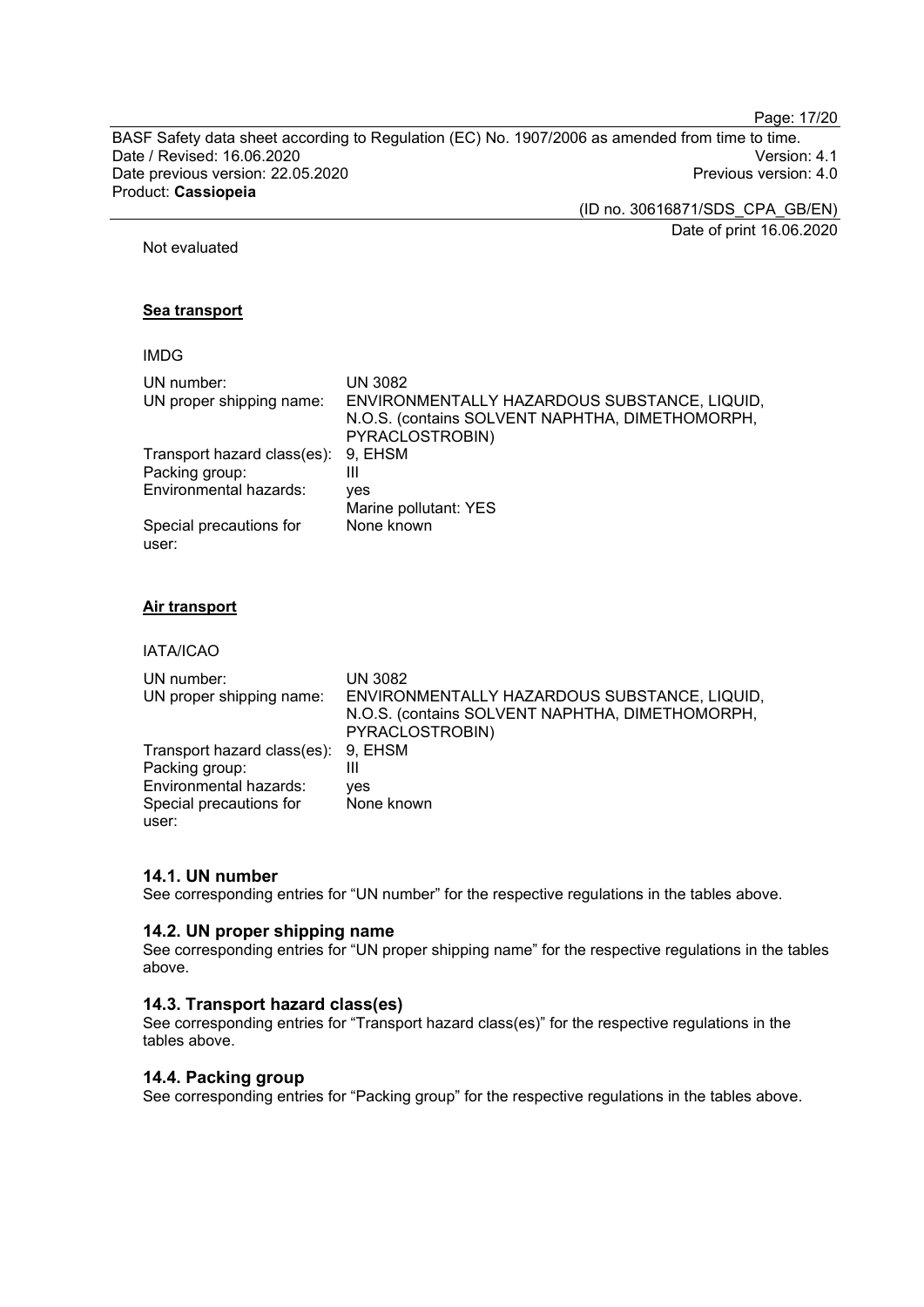Page: 18/20

BASF Safety data sheet according to Regulation (EC) No. 1907/2006 as amended from time to time. Date / Revised: 16.06.2020 Version: 4.1 Date previous version: 22.05.2020 Product: **Cassiopeia**

> (ID no. 30616871/SDS\_CPA\_GB/EN) Date of print 16.06.2020

**14.5. Environmental hazards**

See corresponding entries for "Environmental hazards" for the respective regulations in the tables above.

#### **14.6. Special precautions for user**

See corresponding entries for "Special precautions for user" for the respective regulations in the tables above.

## **14.7. Transport in bulk according to Annex II of MARPOL and the IBC Code**

| Not evaluated |
|---------------|
| Not evaluated |
| Not evaluated |
| Not evaluated |
| Not evaluated |
|               |

#### **Further information**

The following provisions may apply for product in packages containing a net quantity of 5 L or less ADR, RID, ADN: Special Provision 375; IMDG: 2.10.2.7; IATA: A197; TDG: Special Provision 99(2); 49CFR: §171.4 (c) (2). This product is subject to the most recent edition of "The Carriage of Dangerous Goods and Use of Transportable Pressure Equipment Regulations" and their amendments (United Kingdom).

## **SECTION 15: Regulatory Information**

## **15.1. Safety, health and environmental regulations/legislation specific for the substance or mixture**

Prohibitions, Restrictions and Authorizations

Annex XVII of Regulation (EC) No 1907/2006: Number on List: 3 Restrictions of Regulation (EC) No 1907/2006, Annex XVII, do not apply for the intended use(s) of the product given in this SDS.

Directive 2012/18/EU - Control of Major Accident Hazards involving dangerous substances (EU): List entry in regulation: E1

This product is classified under the European CLP Regulation. (United Kingdom) The data should be considered when making any assessment under the Control of Substances Hazardous to Health Regulations (COSHH), and related guidance, for example, 'COSHH Essentials' (United Kingdom).

This product may be subject to the Control of Major Accident Hazards Regulations (COMAH), and amendments if specific threshold tonnages are exceeded (United Kingdom).

## **15.2. Chemical Safety Assessment**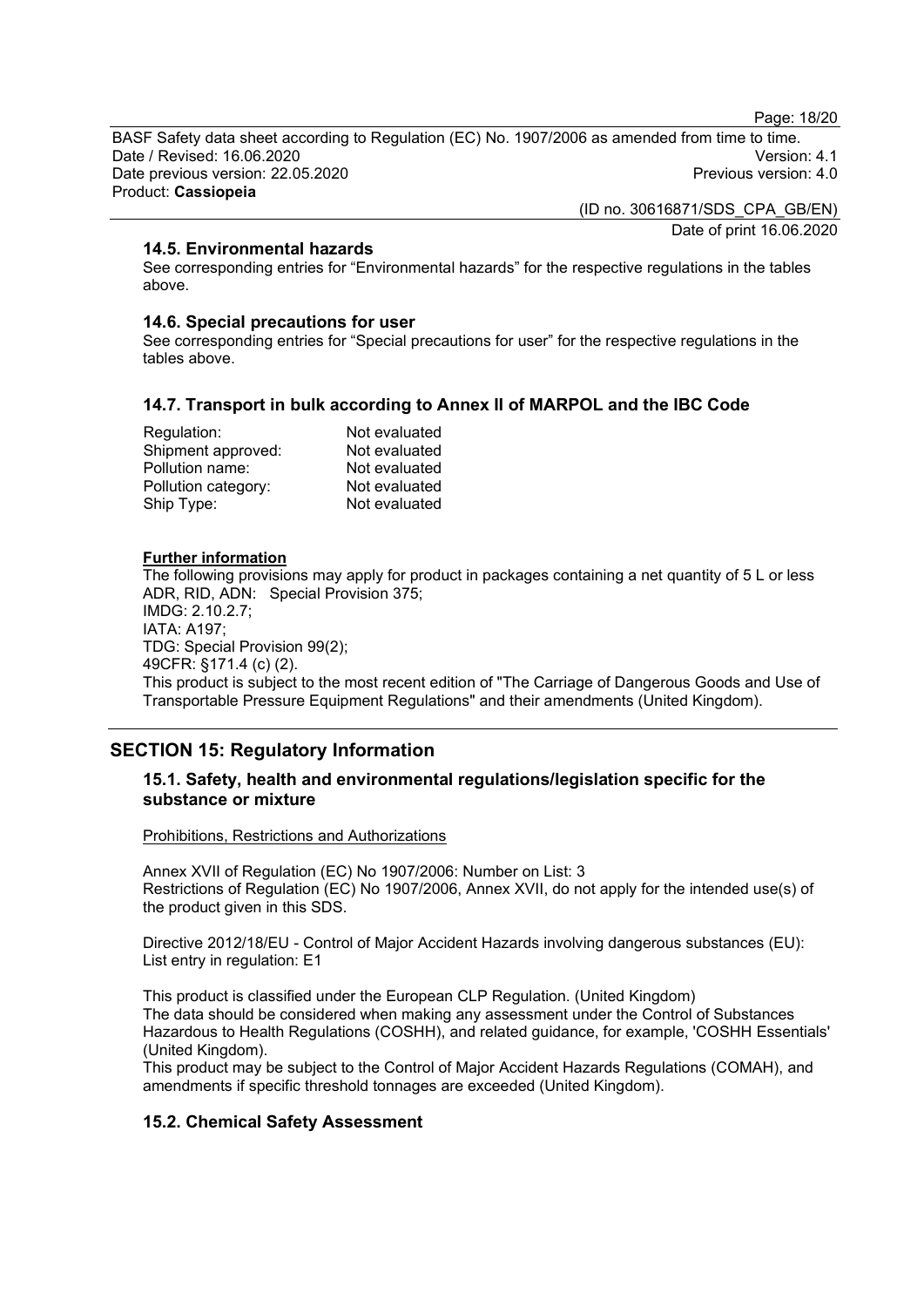BASF Safety data sheet according to Regulation (EC) No. 1907/2006 as amended from time to time. Date / Revised: 16.06.2020 Version: 4.1 Date previous version: 22.05.2020 Product: **Cassiopeia**

> (ID no. 30616871/SDS\_CPA\_GB/EN) Date of print 16.06.2020

Advice on product handling can be found in sections 7 and 8 of this safety data sheet.

## **SECTION 16: Other Information**

For proper and safe use of this product, please refer to the approval conditions laid down on the product label.

| Full text of the classifications, including the hazard classes and the hazard statements, if mentioned |  |  |  |
|--------------------------------------------------------------------------------------------------------|--|--|--|
| in cootion $2 \times 2$                                                                                |  |  |  |

| III SCUIUII Z UI J.  |                                                                                              |
|----------------------|----------------------------------------------------------------------------------------------|
| Asp. Tox.            | Aspiration hazard                                                                            |
| Acute Tox.           | Acute toxicity                                                                               |
| Skin Corr./Irrit.    | Skin corrosion/irritation                                                                    |
| <b>Aquatic Acute</b> | Hazardous to the aquatic environment - acute                                                 |
| Aquatic Chronic      | Hazardous to the aquatic environment - chronic                                               |
| STOT SE              | Specific target organ toxicity - single exposure                                             |
| Eye Dam./Irrit.      | Serious eye damage/eye irritation                                                            |
| Flam, Sol.           | Flammable solids                                                                             |
| Carc.                | Carcinogenicity                                                                              |
| H315                 | Causes skin irritation.                                                                      |
| H332                 | Harmful if inhaled.                                                                          |
| H302                 | Harmful if swallowed.                                                                        |
| H304                 | May be fatal if swallowed and enters airways.                                                |
| H400                 | Very toxic to aquatic life.                                                                  |
| H410                 | Very toxic to aquatic life with long lasting effects.                                        |
| <b>EUH401</b>        | To avoid risks to human health and the environment, comply with the<br>instructions for use. |
| H411                 | Toxic to aquatic life with long lasting effects.                                             |
| H <sub>331</sub>     | Toxic if inhaled.                                                                            |
| H <sub>335</sub>     | May cause respiratory irritation.                                                            |
| H319                 | Causes serious eye irritation.                                                               |
| H302 + H332          | Harmful if swallowed or if inhaled                                                           |
| H412                 | Harmful to aquatic life with long lasting effects.                                           |
| H <sub>228</sub>     | Flammable solid.                                                                             |
| H <sub>351</sub>     | Suspected of causing cancer.                                                                 |
| <b>EUH066</b>        | Repeated exposure may cause skin dryness or cracking.                                        |

#### Abbreviations

ADR = The European Agreement concerning the International Carriage of Dangerous Goods by Road. ADN = The European Agreement concerning the International Carriage of Dangerous Goods by Inland waterways. ATE = Acute Toxicity Estimates. CAO = Cargo Aircraft Only. CAS = Chemical Abstract Service. CLP = Classification, Labelling and Packaging of substances and mixtures. DIN = German national organization for standardization. DNEL = Derived No Effect Level. EC50 = Effective concentration median for 50% of the population. EC = European Community. EN = European Standards. IARC = International Agency for Research on Cancer. IATA = International Air Transport Association. IBC-Code = Intermediate Bulk Container code. IMDG = International Maritime Dangerous Goods Code. ISO = International Organization for Standardization. STEL = Short-Term Exposure Limit. LC50 = Lethal concentration median for 50% of the population. LD50 = Lethal dose median for 50% of the population.

Page: 19/20